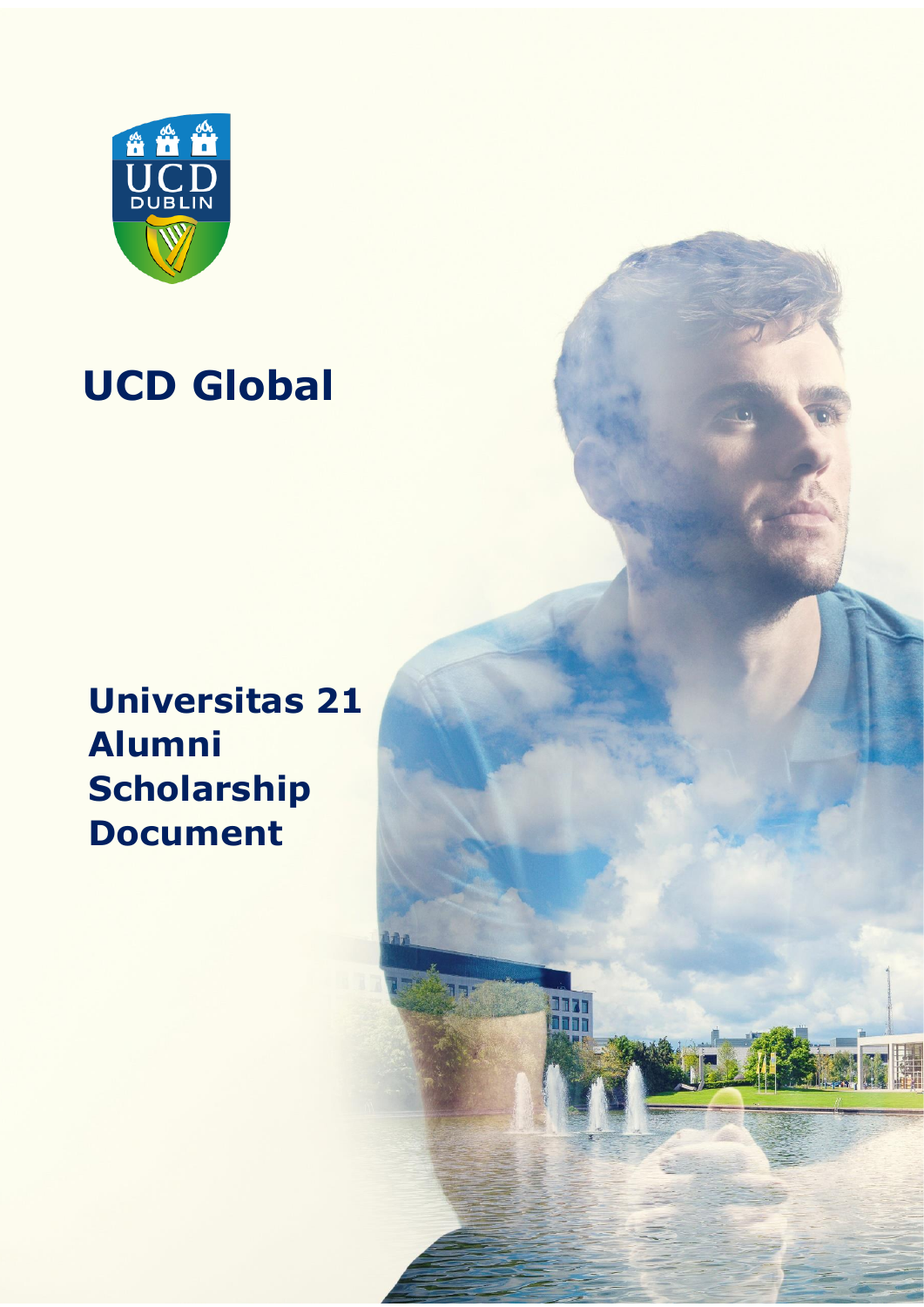

### Terms and Conditions

#### Scholarship Description

- 1) As a member of the prestigious Universitas 21 Network, UCD offers alumni of Universitas 21 partner universities tuition fee scholarship of:
	- a) €3,000 of the non-EU tuition fee rate for students on non-EU fee rates;
	- b) 10% of the EU tuition fee rate for students on EU fee rates.
- 2) The Universitas 21 Alumni Scholarship is payable only toward the tuition fees of successful applicants.

#### **Preconditions**

- 3) Successful candidates must have obtained a degree from a current member of the Universitas 21 member universities, as listed on the U21 website[: https://universitas21.com/u21-members](https://universitas21.com/u21-members)
- 4) Successful candidates must not have obtained a degree at UCD previously.
- 5) Scholarships are only open to self-funding candidates.
- 6) Eligible programmes are limited to graduate taught programmes, where the student must be based in Dublin and no part of the programme is awarded by another institution. All online, parttime[, UCD Smurfit Graduate Business School](https://www.smurfitschool.ie/) MBA and MSc, and clinical programmes are ineligible for the Universitas 21 Alumni Scholarship. Oversubscribed programmes may also be ineligible for the Universitas 21 Alumni Scholarship.
- 7) Candidates must confirm the Scholarship award with UCD Global before commencing studies in UCD Dublin. The Scholarship award will not be applied to the students account after teaching term for applicable period commences.
- 8) Only the prerequisite prior academic experience will be considered when determining the eligibility and amount of a Global Scholarship. Awards or experience in prior non-prerequisite degrees or programmes will not be considered.
- 9) The Universitas 21 Alumni Scholarship cannot be combined with any other tuition fee scholarship, but it does not preclude an awardee from applying for scholarships of a greater value. Where an applicant is successfully awarded a scholarship of a greater value, the applicant will no longer retain the Universitas 21 Alumni Scholarship.

#### Due Date and Timeframes

- 10) Following notification of an offer for a Universitas 21 Alumni Scholarship, students must accept their scholarship offer online within the timeframe communicated in the Offer Letter.
	- a. It is the student's responsibility to formally accept the scholarship offer.
	- b. Failure to respond within the given timeframe will be considered as declining the scholarship offer.
	- c. A declined or lapsed offer for the Global Scholarship cannot be reinstated.
- 11) Candidates for the Universitas 21 Alumni Scholarship must pay the deposit required upon acceptance of an offer to study at UCD. Only candidates who have paid their deposit by the deadline for accepting the Global Scholarship will successfully secure their Scholarship. Applicants who accept the programme offer after the deadline to accept the Universitas 21 Alumni Scholarship will not retain their scholarship.
- 12) Universitas 21 Alumni Scholarships are non-transferable and will apply only to the programme and academic term (or 'commencement date') associated with the offer letter that contains the scholarship award. Once the offer of a Universitas 21 Alumni Scholarship has been issued, a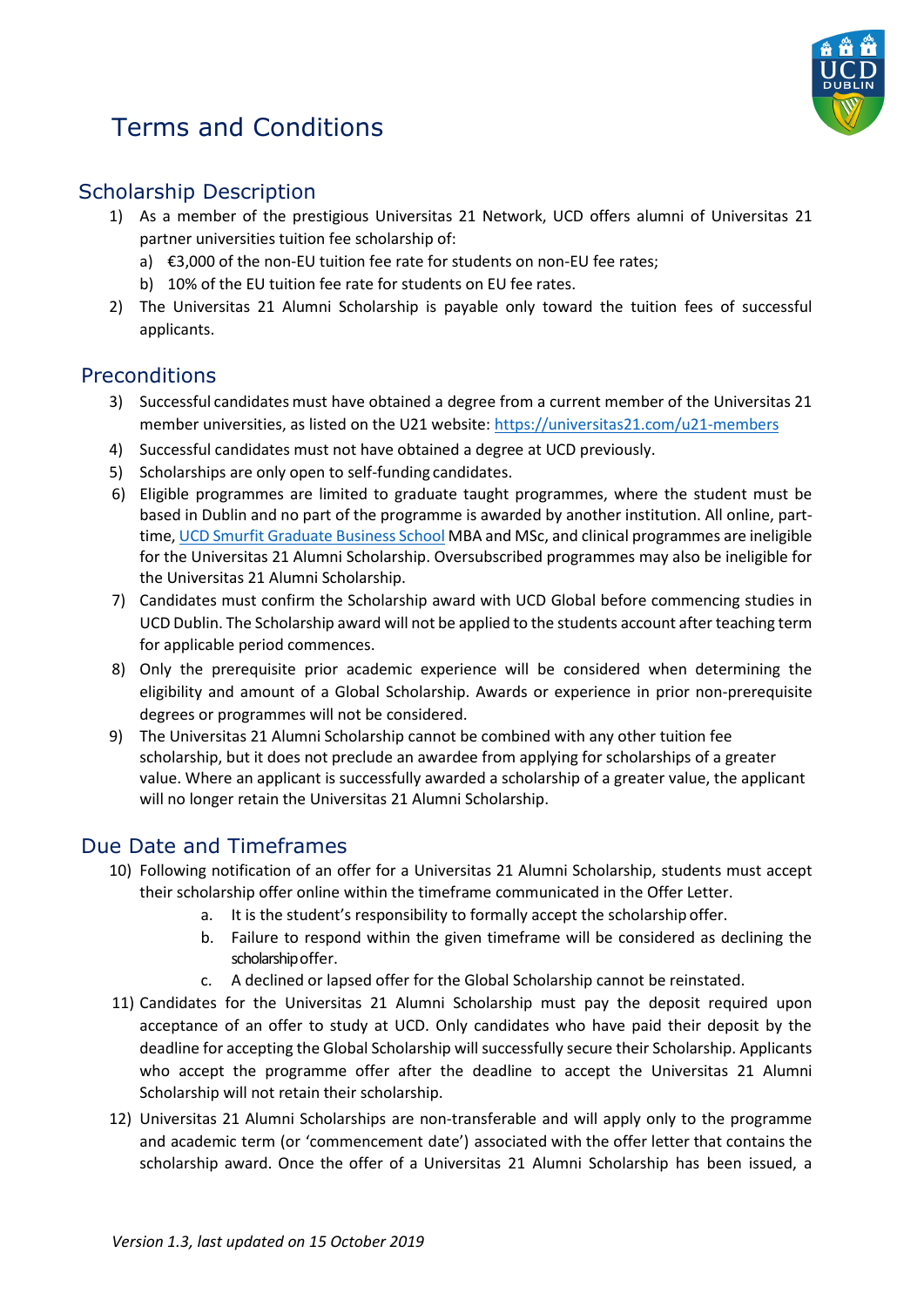

student who declines the initial offer of admission to UCD may not retain the Scholarship for another programme.

13) Universitas 21 Alumni Scholarships cannot be deferred to another commencement date. If a student chooses to defer their entry to UCD after the offer of a Universitas 21 Alumni Scholarship is given, they will forfeit their scholarship. Students with deferred entry may be re-considered for a Universitas 21 Alumni Scholarship under considerations used for all students for the new year of entry.

#### Student Obligations

- 14) By accepting a Universitas 21 Alumni Scholarship, students commit to contributing to at least one of any of the following platforms, as reasonably directed by UCD:
	- a) UCD social media content
	- b) UCD website content
	- c) Discussion groups and panels, surveys
	- d) Additional events or activities for the promotion of UCD.
- 15) Only students who remain continuously enrolled in UCD may retain their Universitas 21 Alumni Scholarship.
- 16) A student who withdraws, cancels, becomes inactive, enrols as less than full-time, is suspended or dismissed from the University will lose their scholarship eligibility. If a student's enrolment status is changed to any of the aforementioned statuses due to medical reasons (or other approved extenuating circumstances), they may appeal in writing to the College or School Programme Office to have their scholarship reinstated upon return to normal, full-time enrolment at the University. The appeal and supporting documentation, such as a letter from a doctor, should be emailed to the appropriate College or School Programme Office. In order for reinstatement of the Global Scholarship to be considered, a student's leave from the University cannot exceed two consecutive semesters.
- 17) Universitas 21 Alumni Scholarships are automatically renewed each year of a programme, on condition that the student maintains a Stage GPA of 3.08/4.20 and meets the programme progression and credit requirements within one academic year, or the first attempt of a given stage. If a student loses eligibility for a Universitas 21 Alumni Scholarships on the basis of academic performance or progression, the relevant UCD College may determine that the student is still eligible for a discretionary College Global Scholarship. College Global Scholarships are administered wholly at the discretion of the College.
- 18) All scholarship and funding schemes are subject to availability of funds, and details given here are subject to change at any time. Potential applicants are urged to check information regularly to ensure they are aware of current procedures, deadlines and other information.
- 19) The University reserves the right to withdraw, vary or amend any aspect of a Scholarship if it is found that an error or mistake has been made by the University.

*Note that all Terms and Conditions are subject to change without notification***.**